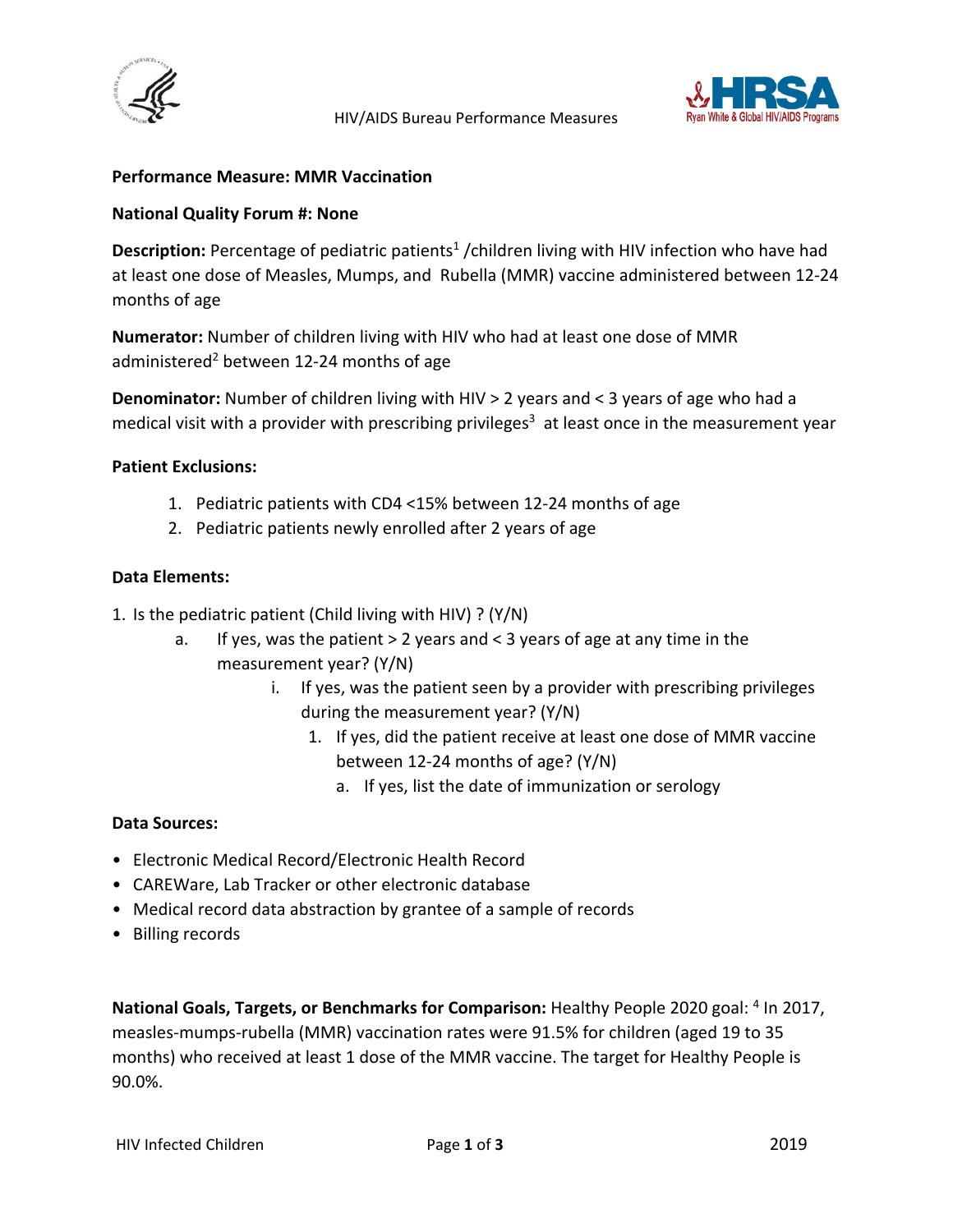



## **Outcome Measures for Consideration:**

- Rate of measles in the clinic population
- Rate of mumps in the clinic population
- Rate of rubella in the clinic population

## **Department of Health and Human Services Guidelines:**

Panel on Guidelines for the Prevention and Treatment of Opportunistic Infections Among HIV-Exposed and HIV-Infected Children*:* 6 HIV-infected children should be protected from vaccinepreventable diseases. Most vaccines recommended for routine use can be administered safely to HIV-exposed or HIV-infected children. The recommended vaccination schedules for HIVexposed and HIV-infected children aged 0 to 18 years correspond to the ACIP-approved schedule with ACIP-approved additions specific to HIV-infected children incorporated (see Figures 1 and 2). These schedules will be updated periodically to reflect additional ACIP approved vaccine recommendations that pertain to HIV-exposed or HIV-infected children. Measles, mumps, and rubella (MMR) vaccine. (Minimum age: 12 months for routine vaccination)

Routine vaccination:

- Administer a 2–dose series of MMR vaccine at ages 12 through 15 months and 4 through 6 years. The second dose may be administered before age 4 years, provided at least 4 weeks have elapsed since the first dose. The first dose should be administered at ages 12 months through 15 months and the second dose at ages 4 years through 6 years, or as early as 28 days after the first dose.
- Administer 1 dose of MMR vaccine to infants aged 6 through 11 months before departure from the United States for international travel. These children should be revaccinated with 2 doses of MMR vaccine, the first at age 12 through 15 months (12 months if the child remains in an area where disease risk is high), and the second dose at least 4 weeks later.
- Administer 2 doses of MMR vaccine to children aged 12 months and older before departure from the United States for international travel. The first dose should be administered on or after age 12 months and the second dose at least 4 weeks later.